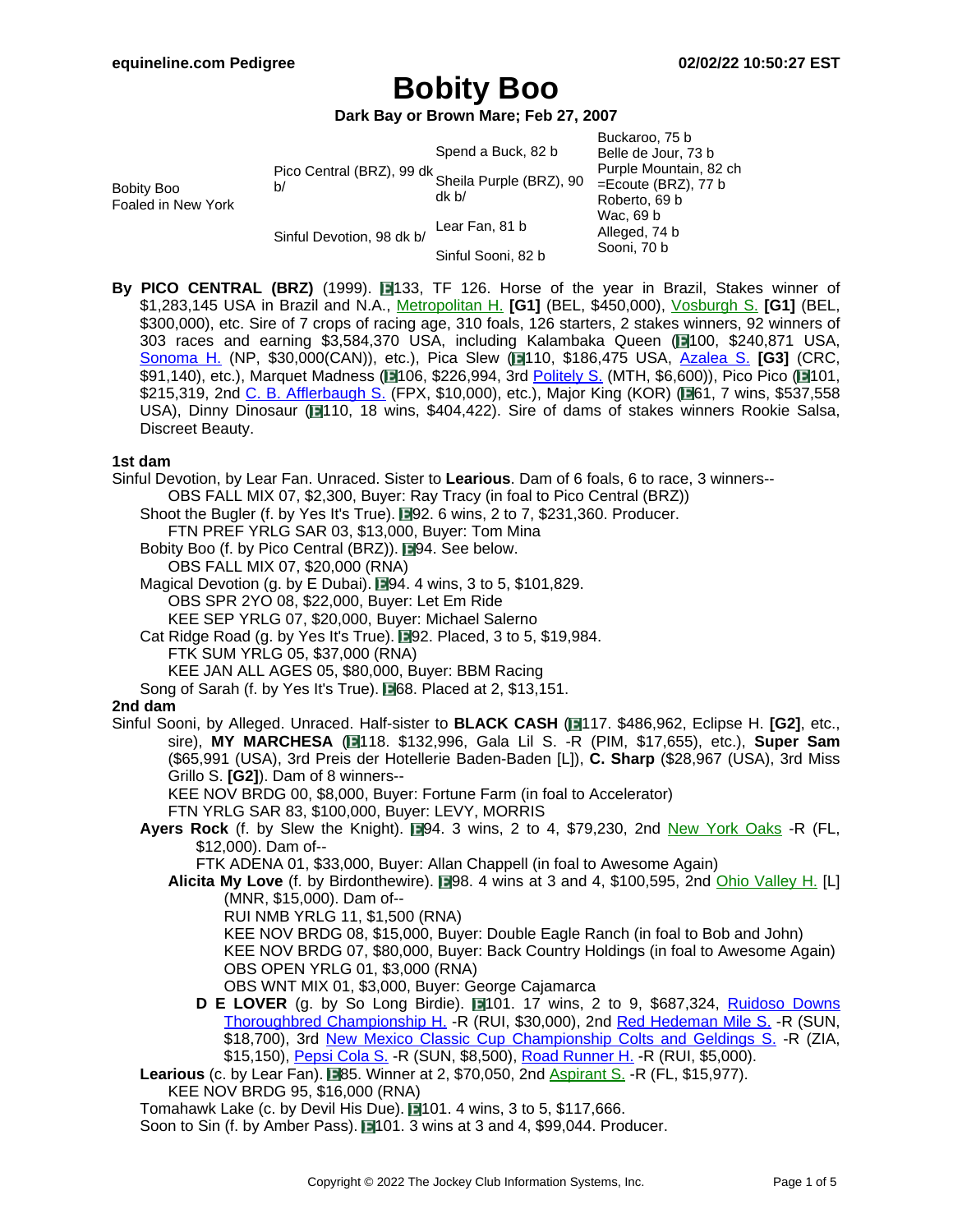#### **Dark Bay or Brown Mare; Feb 27, 2007**

KEE NOV BRDG 03, \$7,000, Buyer: Boston Bloodstock, agent (in foal to Doneraile Court)

Something Sleazy (f. by Cure the Blues). 176. 2 wins at 3, \$79,840. Producer.

KEE NOV BRDG 04, \$18,000, Buyer: Walter Downey (in foal to Milwaukee Brew)

KEE JAN ALL AGES 04, \$14,000, Buyer: Dan Dixon

Sinful Betty (f. by Amber Pass).  $\Box$  57. 3 wins, 3 to 5, \$32,262.

Amber Jewel (f. by Amber Pass). **164.** Winner at 3, \$29,504.

FTN 2YO TRN BEL 89, \$7,500, Buyer: Andy Simoff

Sinful Mal (c. by Malinowski). 85. Winner at 4, \$22,340.

#### **3rd dam**

**Sooni**, by Buckpasser. 3 wins at 2 and 3, \$27,418, 3rd Se[ashore](https://www.equineline.com/dotVideoChart.cfm?track=ATL&country=USA&race_date=1973-10-20&refno=468955®istry=T&race_name=Seashore+H.&race_number=8&day_evening=D&product_reference_number=40PA) H.**-G3**. Half-sister to **SAUCE BOAT** (\$144,465, Arlington-Washington Futurity**-G1**, sire), **RAJA BABA** (\$123,287, Francis Scott Key S., etc., Leading sire in U.S.), **MASTER BOLD** (\$106,721, Dade Metropolitan H., etc., sire), **GAY MISSILE** (\$94,006, Ashland S., etc.), **CHOKRI** (\$32,165, Durazna S.), **DROMBA** (\$28,929, Premio Omnium, sire), **Babas Fables** (\$134,314, 3rd Leonard Richards S.**-G3**, etc., sire). Dam of 7 winners--

FTK SEL FALL MIX 85, \$50,000, Buyer: SCHEFLER, ARNO

**BLACK CASH** (c. by Deposit Ticket). 117. 6 wins, 2 to 5, \$486,962, Eclipse H. **[\[G2\]](https://www.equineline.com/dotVideoChart.cfm?track=WO+&country=CAN&race_date=2000-05-14&refno=4004837®istry=T&race_name=Eclipse+H.&race_number=8&day_evening=D&product_reference_number=40PA)**, Grey [Breeders'](https://www.equineline.com/dotVideoChart.cfm?track=WO+&country=CAN&race_date=1997-10-11&refno=4004837®istry=T&race_name=Grey+Breeders) Cup S. **[G3]**, Hall of Fame [Breeders'](https://www.equineline.com/dotVideoChart.cfm?track=TDN&country=USA&race_date=1999-08-08&refno=4004837®istry=T&race_name=Hall+of+Fame+Breeders) Cup H. **[G3]**, 2nd Ec[lipse](https://www.equineline.com/dotVideoChart.cfm?track=WO+&country=CAN&race_date=2001-05-12&refno=4004837®istry=T&race_name=Eclipse+H.&race_number=8&day_evening=D&product_reference_number=40PA) H. **[G2]**, 3rd Philip [H.](https://www.equineline.com/dotVideoChart.cfm?track=MTH&country=USA&race_date=1999-07-04&refno=4004837®istry=T&race_name=Philip+H.+Iselin+H.&race_number=10&day_evening=D&product_reference_number=40PA) [Iselin](https://www.equineline.com/dotVideoChart.cfm?track=MTH&country=USA&race_date=1999-07-04&refno=4004837®istry=T&race_name=Philip+H.+Iselin+H.&race_number=10&day_evening=D&product_reference_number=40PA) H. **[G2]**, [Derby](https://www.equineline.com/dotVideoChart.cfm?track=CD+&country=USA&race_date=1998-04-25&refno=4004837®istry=T&race_name=Derby+Trial+S.&race_number=9&day_evening=D&product_reference_number=40PA) Trial S. **[G3]**. Sire.

KEE NOV BRDG 02, \$65,000, Buyer: Allan Perry, agent

KEE NOV BRDG 95, \$30,000, Buyer: Frank Stronach

- **MY MARCHESA** (f. by Stately Don). 118. 6 wins at 3 and 4, \$132,996, Gala Lil S. [-R \(P](https://www.equineline.com/dotVideoChart.cfm?track=PIM&country=USA&race_date=1993-10-03&refno=1289573®istry=T&race_name=Gala+Lil+S.&race_number=9&day_evening=D&product_reference_number=40PA)IM, \$17,655), 2nd Navajo [Princess](https://www.equineline.com/dotVideoChart.cfm?track=MED&country=USA&race_date=1994-10-21&refno=1289573®istry=T&race_name=Navajo+Princess+S.&race_number=10&day_evening=E&product_reference_number=40PA) S. (MED, \$7,000), Gold [Digger](https://www.equineline.com/dotVideoChart.cfm?track=PIM&country=USA&race_date=1994-05-29&refno=1289573®istry=T&race_name=Gold+Digger+S.&race_number=9&day_evening=D&product_reference_number=40PA) S. (PIM, \$6,000), 3rd [Carotene](https://www.equineline.com/dotVideoChart.cfm?track=WO+&country=CAN&race_date=1995-11-04&refno=1289573®istry=T&race_name=Carotene+H.&race_number=6&day_evening=D&product_reference_number=40PA) H. (WO, \$5,335(CAN)). Set ncr at Laurel Park, 1 3/16 miles in 1:55.76. Dam of-- KEE SEP YRLG 91, \$30,000, Buyer: Burning Daylight Farms
	- **MARK ONE** (g. by Alphabet Soup). 116. 9 wins, 3 to 6, \$744,916(USA), **E[clipse](https://www.equineline.com/dotVideoChart.cfm?track=WO+&country=CAN&race_date=2004-05-24&refno=4680100®istry=T&race_name=Eclipse+H.&race_number=8&day_evening=D&product_reference_number=40PA) H. [G3]** (WO, \$98,010(CAN)), [Woodbine](https://www.equineline.com/dotVideoChart.cfm?track=WO+&country=CAN&race_date=2004-11-20&refno=4680100®istry=T&race_name=Woodbine+Slots+Cup+H.&race_number=8&day_evening=D&product_reference_number=40PA) Slots Cup H. **[G3]** (WO, \$99,508(CAN)), 2nd Do[minion](https://www.equineline.com/dotVideoChart.cfm?track=WO+&country=CAN&race_date=2004-07-01&refno=4680100®istry=T&race_name=Dominion+Day+H.&race_number=8&day_evening=D&product_reference_number=40PA) Day H. **[G3]** (WO, \$43,440(CAN)), Col. R. S. [McLaughlin](https://www.equineline.com/dotVideoChart.cfm?track=WO+&country=CAN&race_date=2002-09-14&refno=4680100®istry=T&race_name=Col.+R.+S.+McLaughlin+H.&race_number=8&day_evening=D&product_reference_number=40PA) H. **[G3]** (WO, \$32,940(CAN)), Se[agram](https://www.equineline.com/dotVideoChart.cfm?track=WO+&country=CAN&race_date=2004-08-07&refno=4680100®istry=T&race_name=Seagram+Cup+S.&race_number=8&day_evening=D&product_reference_number=40PA) [Cup](https://www.equineline.com/dotVideoChart.cfm?track=WO+&country=CAN&race_date=2004-08-07&refno=4680100®istry=T&race_name=Seagram+Cup+S.&race_number=8&day_evening=D&product_reference_number=40PA) S. [L] (WO, \$27,350(CAN)), etc.
	- **DAIWA CARSON** (c. by Carson City). 2 wins at 2 in JPN, \$510,136 (USA), Keio Hai [Sansai](https://www.equineline.com/dotVideoChart.cfm?track=TOK&country=JPN&race_date=1999-11-13&refno=4322152®istry=T&race_name=Keio+Hai+Sansai+S.&race_number=11&day_evening=D&product_reference_number=40PA) S. [LR].

FTF FEB SEL 2YO TRN 99, \$200,000, Buyer: JS Company

KEE SEP YRLG 98, \$90,000, Buyer: D&B Ventures

- **ROOKIE SENSATION** (c. by Unbridled's Song). 112. 3 wins at 3, \$232,900, Twilight [Derby](https://www.equineline.com/dotVideoChart.cfm?track=SA+&country=USA&race_date=2013-11-01&raceid=mp4:2013/1308/201311011600SAD5_1308.f4v&refno=8860645®istry=T&race_name=Twilight+Derby&race_number=5&day_evening=D&product_reference_number=40PA) **[G2]** (SA, \$90,000), 3rd Last [Tycoon](https://www.equineline.com/dotVideoChart.cfm?track=SA+&country=USA&race_date=2014-04-25&raceid=mp4:2014/1308/201404251930SAD4_1308.f4v&refno=8860645®istry=T&race_name=Last+Tycoon+S.&race_number=4&day_evening=D&product_reference_number=40PA) S. **[G3]** (SA, \$12,000). Sire.
- Golden Corona (f. by Gulch). 111. 5 wins at 3 and 4, \$280,908, 2nd All Along [Breeders'](https://www.equineline.com/dotVideoChart.cfm?track=CNL&country=USA&race_date=2002-07-13&refno=4462530®istry=T&race_name=All+Along+Breeders) Cup S. **[G3]** (CNL, \$30,000), [Beaugay](https://www.equineline.com/dotVideoChart.cfm?track=AQU&country=USA&race_date=2002-05-05&refno=4462530®istry=T&race_name=Beaugay+H.&race_number=8&day_evening=D&product_reference_number=40PA) H. **[G3]** (AQU, \$22,640), 3rd Sh[eepshead](https://www.equineline.com/dotVideoChart.cfm?track=BEL&country=USA&race_date=2002-06-01&refno=4462530®istry=T&race_name=Sheepshead+Bay+H.&race_number=8&day_evening=D&product_reference_number=40PA) Bay H. **[G2]** (BEL, \$16,500). Dam of--

KEE JAN ALL AGES 10, \$38,000, Buyer: US Ranger (in foal to Orientate)

**Deer Creek Road** (g. by General Quarters). **83. 3 wins, 3 to 6, 2021, \$132,469, 3rd G[reen](https://www.equineline.com/dotVideoChart.cfm?track=BTP&country=USA&race_date=2018-05-27&raceid=mp4:2018/1308/201805271625B9M7_1308.mp4&refno=9955622®istry=T&race_name=Green+Carpet+S.&race_number=7&day_evening=D&product_reference_number=40PA)** [Carpet](https://www.equineline.com/dotVideoChart.cfm?track=BTP&country=USA&race_date=2018-05-27&raceid=mp4:2018/1308/201805271625B9M7_1308.mp4&refno=9955622®istry=T&race_name=Green+Carpet+S.&race_number=7&day_evening=D&product_reference_number=40PA) S. - R (BTP, \$7,500).

Holy Grace (f. by Holy Bull). 194. Winner at 2 and 3, \$103,626(USA). Dam of--

KEE NOV BRDG 13, \$175,000 (RNA)

**HOLY HELENA** (f. by Ghostzapper). 111. 8 wins, 3 to 5, \$1,330,018(USA), Champion 3-year-old filly in Canada, [Sheepshead](https://www.equineline.com/dotVideoChart.cfm?track=BEL&country=USA&race_date=2018-05-05&raceid=mp4:2018/1308/201805051548BED6_1308.mp4&refno=9699472®istry=T&race_name=Sheepshead+Bay+S.&race_number=6&day_evening=D&product_reference_number=40PA) Bay S. **[G2]** (BEL, \$120,000), Dance [Smartly](https://www.equineline.com/dotVideoChart.cfm?track=WO+&country=CAN&race_date=2019-06-29&raceid=mp4:2019/1308/201906291617WOT8_1308.mp4&refno=9699472®istry=T&race_name=Dance+Smartly+S.&race_number=8&day_evening=D&product_reference_number=40PA) S. **[G2]** (WO, \$126,000(CAN)), The [Very](https://www.equineline.com/dotVideoChart.cfm?track=GP+&country=USA&race_date=2018-03-03&raceid=mp4:2018/1308/201803031258GPM4_1308.mp4&refno=9699472®istry=T&race_name=The+Very+One+S.&race_number=4&day_evening=D&product_reference_number=40PA) One S. **[G3]** (GP, \$91,140), The [Very](https://www.equineline.com/dotVideoChart.cfm?track=GP+&country=USA&race_date=2019-03-02&raceid=mp4:2019/1308/201903021428GPM7_1308.mp4&refno=9699472®istry=T&race_name=The+Very+One+S.&race_number=7&day_evening=D&product_reference_number=40PA) One S. **[G3]** (GP, \$90,210), [Queen's](https://www.equineline.com/dotVideoChart.cfm?track=WO+&country=CAN&race_date=2017-07-02&raceid=mp4:2017/1308/201707021735WOT10_1308.mp4&refno=9699472®istry=T&race_name=Queen) Plate S. -R (WO, \$600,000(CAN)), etc.

KEE NOV BRDG 2020, \$1,500,000, Buyer: Spendthrift Farm (in foal to Quality Road)

**HOLY BOSS** (c. by Street Boss). 115. 6 wins, 2 to 5, \$771,527, [Amsterdam](https://www.equineline.com/dotVideoChart.cfm?track=SAR&country=USA&race_date=2015-08-01&raceid=mp4:2015/1308/201508011513STD5_1308.f4v&refno=9316567®istry=T&race_name=Amsterdam+S.&race_number=5&day_evening=D&product_reference_number=40PA) S. **[G2]** (SAR, \$120,000), [Chick](https://www.equineline.com/dotVideoChart.cfm?track=PIM&country=USA&race_date=2015-05-16&raceid=mp4:2015/1308/201505161601PIM10_1308.f4v&refno=9316567®istry=T&race_name=Chick+Lang+S.&race_number=10&day_evening=D&product_reference_number=40PA) Lang S. [L] (PIM, \$60,000), Ba[chelor](https://www.equineline.com/dotVideoChart.cfm?track=OP+&country=USA&race_date=2015-04-10&raceid=mp4:2015/1308/201504101723OPM7_1308.f4v&refno=9316567®istry=T&race_name=Bachelor+S.&race_number=7&day_evening=D&product_reference_number=40PA) S. (OP, \$60,000), Dun[can](https://www.equineline.com/dotVideoChart.cfm?track=FG+&country=USA&race_date=2017-01-21&raceid=mp4:2017/1308/201701211517JGD5_1308.mp4&refno=9316567®istry=T&race_name=Duncan+F.+Kenner+S.&race_number=5&day_evening=D&product_reference_number=40PA) F. [Kenner](https://www.equineline.com/dotVideoChart.cfm?track=FG+&country=USA&race_date=2017-01-21&raceid=mp4:2017/1308/201701211517JGD5_1308.mp4&refno=9316567®istry=T&race_name=Duncan+F.+Kenner+S.&race_number=5&day_evening=D&product_reference_number=40PA) S. (FG, \$45,000), 2nd Alfred G. [Vanderbilt](https://www.equineline.com/dotVideoChart.cfm?track=SAR&country=USA&race_date=2016-07-30&raceid=mp4:2016/1308/201607301745STD9_1308.mp4&refno=9316567®istry=T&race_name=Alfred+G.+Vanderbilt+H.&race_number=9&day_evening=D&product_reference_number=40PA) H. **[G1]** (SAR, \$70,000), etc. Sire. KEE SEP YRLG 2013, \$135,000, Buyer: KDE Equine

Archduchess (f. by Pleasant Tap). Unraced. Dam of--

KEE NOV BRDG 07, \$12,000, Buyer: Foxwood Plantation (in foal to Milwaukee Brew)

**PLEASANT PRINCE** (g. by Indy King). **112.** 5 wins, 2 to 4, \$696,483, Ohio [Derby](https://www.equineline.com/dotVideoChart.cfm?track=TDN&country=USA&race_date=2010-07-31&refno=7988538®istry=T&race_name=Ohio+Derby&race_number=13&day_evening=D&product_reference_number=40PA) **[G3]** (TDN, \$60,000), [Oklahoma](https://www.equineline.com/dotVideoChart.cfm?track=RP+&country=USA&race_date=2010-10-10&raceid=mp4:2010/1308/201010101915RED10_1308.f4v&refno=7988538®istry=T&race_name=Oklahoma+Derby&race_number=10&day_evening=D&product_reference_number=40PA) Derby [L] (RP, \$240,000), Pot [O'Luck](https://www.equineline.com/dotVideoChart.cfm?track=BEL&country=USA&race_date=2011-09-15&raceid=mp4:2011/1308/201109151402BED3_1308.f4v&refno=7988538®istry=T&race_name=Pot+O) S. (BEL, \$36,000), 2nd [Florida](https://www.equineline.com/dotVideoChart.cfm?track=GP+&country=USA&race_date=2010-03-20&raceid=mp4:2010/1308/201003201818GPM11_1308.f4v&refno=7988538®istry=T&race_name=Florida+Derby&race_number=11&day_evening=D&product_reference_number=40PA) Derby **[G1]** (GP, \$150,000), 3rd The Cliff's Edge [Derby](https://www.equineline.com/dotVideoChart.cfm?track=CD+&country=USA&race_date=2010-04-24&raceid=mp4:2010/1308/201004241715CHD10_1308.f4v&refno=7988538®istry=T&race_name=The+Cliff) Trial S. **[G3]** (CD,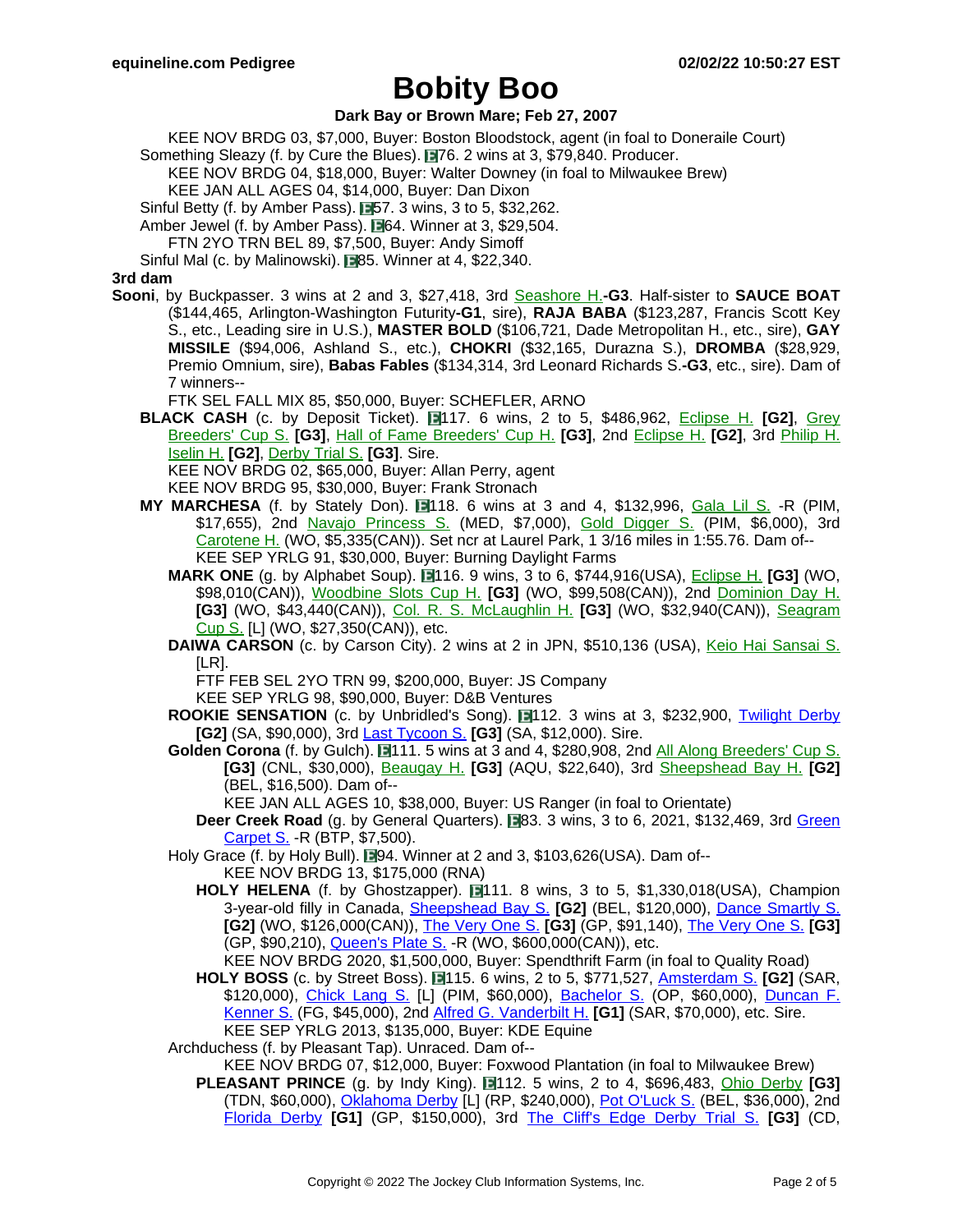**Dark Bay or Brown Mare; Feb 27, 2007**

\$23,028), etc. OBS OPEN YYRLG 08, \$30,000, Buyer: Kenneth L. & Sarah K. Ramsey Southern Belle (f. by Dixie Union). Unraced. Dam of-- KEE NOV BRDG 2021, \$11,000, Buyer: Ay Soob Stud Farm (in foal to Klimt) KEE NOV BRDG 14, \$10,500, Buyer: Flip Flop Sales **Duchess of Sussex** (f. by Palace Malice). **196.** Winner at 3 and 4, 2021, \$67,309, 2nd [Christiana](https://www.equineline.com/dotVideoChart.cfm?track=DEL&country=USA&race_date=2020-07-04&raceid=mp4:2020/1308/202007041545DLD6_1308.mp4&refno=10262951®istry=T&race_name=Christiana+S.&race_number=6&day_evening=D&product_reference_number=40PA) S. (DEL, \$10,000). KEE NOV BRDG 2021, \$45,000, Buyer: Tollgate Farm (in foal to Tapwrit) FTK SUM YRLG 2018, \$275,000, Buyer: Eclipse Thoroughbred Partners **Super Sam** (c. by \*Vaguely Noble). 8 wins, 2 to 7 in GER, \$65,991 (USA), 3rd Preis der [Hotellerie](https://www.equineline.com/dotVideoChart.cfm?track=BAD&country=GER&race_date=1992-05-27&refno=1239709®istry=T&race_name=Preis+der+Hotellerie+Baden-Baden&race_number=30235&day_evening=D&product_reference_number=40PA) [Baden-Baden](https://www.equineline.com/dotVideoChart.cfm?track=BAD&country=GER&race_date=1992-05-27&refno=1239709®istry=T&race_name=Preis+der+Hotellerie+Baden-Baden&race_number=30235&day_evening=D&product_reference_number=40PA) [L]. KEE SEP YRLG 90, \$22,000, Buyer: John Sikura **C. Sharp** (f. by Sharpen Up (GB)). Winner at 2 in FR , placed at 2 in NA , \$28,967 (USA), 3rd Mi[ss](https://www.equineline.com/dotVideoChart.cfm?track=AQU&country=USA&race_date=1988-11-05&refno=1095768®istry=T&race_name=Miss+Grillo+S.&race_number=5&day_evening=D&product_reference_number=40PA) [Grillo](https://www.equineline.com/dotVideoChart.cfm?track=AQU&country=USA&race_date=1988-11-05&refno=1095768®istry=T&race_name=Miss+Grillo+S.&race_number=5&day_evening=D&product_reference_number=40PA) S. **[G2]**. Dam of-- KEE NOV BRDG 96, \$90,000, Buyer: Frank Stronach **Peef** (g. by Langfuhr). 1102. 3 wins, 2 to 4, \$251,390, 3rd Coronation [Futurity](https://www.equineline.com/dotVideoChart.cfm?track=WO+&country=CAN&race_date=2002-11-02&refno=5305692®istry=T&race_name=Coronation+Futurity&race_number=9&day_evening=D&product_reference_number=40PA) -R (WO, \$27,500(CAN)), [Plate](https://www.equineline.com/dotVideoChart.cfm?track=WO+&country=CAN&race_date=2003-05-31&refno=5305692®istry=T&race_name=Plate+Trial+S.&race_number=8&day_evening=D&product_reference_number=40PA) Trial S. -R (WO, \$17,886(CAN)), [Elgin](https://www.equineline.com/dotVideoChart.cfm?track=WO+&country=CAN&race_date=2004-09-05&refno=5305692®istry=T&race_name=Elgin+S.&race_number=7&day_evening=D&product_reference_number=40PA) S. -R (WO, \$14,754(CAN)). CBS AUT YRLG 01, \$6,369, Buyer: Sue Leslie Sheza Sharp Danza (f. by Danzatore). 885. 8 wins, 3 to 5, \$59,960. Dam of--KEE NOV BRDG 03, \$7,000, Buyer: Equus Farm (in foal to Yankee Victor) KEE SEP YRLG 93, \$32,000, Buyer: Someday Farm Alvis (g. by Canyon Creek (IRE)). **1987.** Winner at 3 and 4, \$46,274, 2nd Ruidoso [Thoroughbred](https://www.equineline.com/dotVideoChart.cfm?track=RUI&country=USA&race_date=2001-09-02&refno=4844630®istry=T&race_name=Ruidoso+Thoroughbred+Futurity&race_number=9&day_evening=D&product_reference_number=40PA) Futurity (RUI, \$15,062). KEE SEP YRLG 00, \$15,000, Buyer: Givens and Givens Farm Icy Caper (c. by Icecapade). Winner at 3 and 4, \$36,160. OBS OPN SEL 2YO TRN 87, \$51,000, Buyer: WERBLIN, SONNY, ELBERON FARMS FTK FALL PRE YRLG 86, \$30,000, Buyer: New Beginning Farm, Inc. Not Now Fred (g. by Fred Astaire). 100. Winner at 3, \$17,885. KEE SEP YRLG 94, \$9,000, Buyer: Tricar Stables Calamedo (c. by \*Forli). 8 wins, 3 to 8, \$16,076. Zuni (f. by Seattle Dancer). Placed in 2 starts at 3 in IRE. Dam of-- FTK SUM YRLG 95, \$20,000 (RNA) **=KANTHARA (IND)** (f. by Alnasr Alwasheek (GB)). 4 wins at 3 and 4 in IND, \$67,865 (USA), A. C. [Ardeshir](https://www.equineline.com/dotVideoChart.cfm?track=MUM&country=IND&race_date=2004-12-05&refno=6833905®istry=T&race_name=A.+C.+Ardeshir+Trophy&race_number=61792&day_evening=D&product_reference_number=40PA) Trophy [L], Fillies & [Mares](https://www.equineline.com/dotVideoChart.cfm?track=PUN&country=IND&race_date=2004-10-03&refno=6833905®istry=T&race_name=Fillies+&+Mares+S.&race_number=64421&day_evening=D&product_reference_number=40PA) S. [L], 2nd Major P. K. Mehra [Memorial](https://www.equineline.com/dotVideoChart.cfm?track=MUM&country=IND&race_date=2004-03-07&refno=6833905®istry=T&race_name=Major+P.+K.+Mehra+Memorial+Super+Mile+Cup&race_number=65126&day_evening=D&product_reference_number=40PA) Super Mile [Cup](https://www.equineline.com/dotVideoChart.cfm?track=MUM&country=IND&race_date=2004-03-07&refno=6833905®istry=T&race_name=Major+P.+K.+Mehra+Memorial+Super+Mile+Cup&race_number=65126&day_evening=D&product_reference_number=40PA) [L], RWITC [Invitational](https://www.equineline.com/dotVideoChart.cfm?track=PUN&country=IND&race_date=2004-10-31&refno=6833905®istry=T&race_name=RWITC+Invitational+Trophy&race_number=61154&day_evening=D&product_reference_number=40PA) [Trophy](https://www.equineline.com/dotVideoChart.cfm?track=PUN&country=IND&race_date=2004-08-22&refno=6833905®istry=T&race_name=Turf+Club+Trophy&race_number=61022&day_evening=D&product_reference_number=40PA) [L], Turf Club Trophy [L], etc. =Licata (IND) (f. by Cristofori). 3 wins at 3 and 4 in IND. Dam of-- **=Terrazas (IND)** (f. by \$Glory of Dancer (GB)). Winner at 3 in IND, 3rd [Calcutta](https://www.equineline.com/dotVideoChart.cfm?track=KOL&country=IND&race_date=2009-03-28&refno=8585431®istry=T&race_name=Calcutta+Million&race_number=65524&day_evening=D&product_reference_number=40PA) Million [LR]. Acquittal (c. by Alleged). 169. Placed at 2, \$6,590. OBS OPN 2YO 98, \$70,000, Buyer: PMS Stable OBS OPEN YRLG 97, \$26,000, Buyer: Clyde Rice Sinful Sooni (f. by Alleged). See above. Native Pass (f. by Raise a Native). Unraced. Dam of-- WSC AUT MIX 87, \$13,802, Buyer: Dominion Bloodstock Sotera (f. by Val de l'Orne (FR)). Unraced. Dam of-- CBS AUT YRLG 98, \$1,125, Buyer: Barbara Tranter (in foal to Full Swing) CBS AUT YRLG 93, \$1,285, Buyer: Brenda Goodlet (in foal to Granacus) CNO SPT YRLG 82, \$55,000, Buyer: STAVRO, STEVE A. **Taxila** (f. by Fabuleux Dancer). 3 wins at 3, \$56,102, 3rd F[ury](https://www.equineline.com/dotVideoChart.cfm?track=WO+&country=CAN&race_date=1988-05-22&refno=1056195®istry=T&race_name=Fury+S.&race_number=9&day_evening=D&product_reference_number=40PA) S. [LR] (WO, \$12,287(CAN)). Producer. KEE NOV BRDG 98, \$2,700, Buyer: Boston Bloodstock (in foal to Red Bishop) Soon for Missy (f. by \*Forli). Unplaced. Dam of-- KEE NOV BRDG 86, \$42,000, Buyer: Haras Santa Maria de Araras FTN YRLG SAR 81, \$285,000, Buyer: Richard K. Eamer **=Chanticlair** (c. by =Ghadeer (FR)). 8 wins, 3 to 5 in BRZ, \$22,800 (USA), 3rd Premio [Jose](https://www.equineline.com/dotVideoChart.cfm?track=GVA&country=BRZ&race_date=1993-03-28&refno=1601983®istry=T&race_name=Premio+Jose+Calmon&race_number=92&day_evening=D&product_reference_number=40PA) [Calmon](https://www.equineline.com/dotVideoChart.cfm?track=GVA&country=BRZ&race_date=1993-03-28&refno=1601983®istry=T&race_name=Premio+Jose+Calmon&race_number=92&day_evening=D&product_reference_number=40PA) [L]. Nareen (f. by The Minstrel). Unplaced in FR . Dam of--

KEE NOV BRDG 89, \$50,000, Buyer: M. Albina (in foal to Silver Hawk)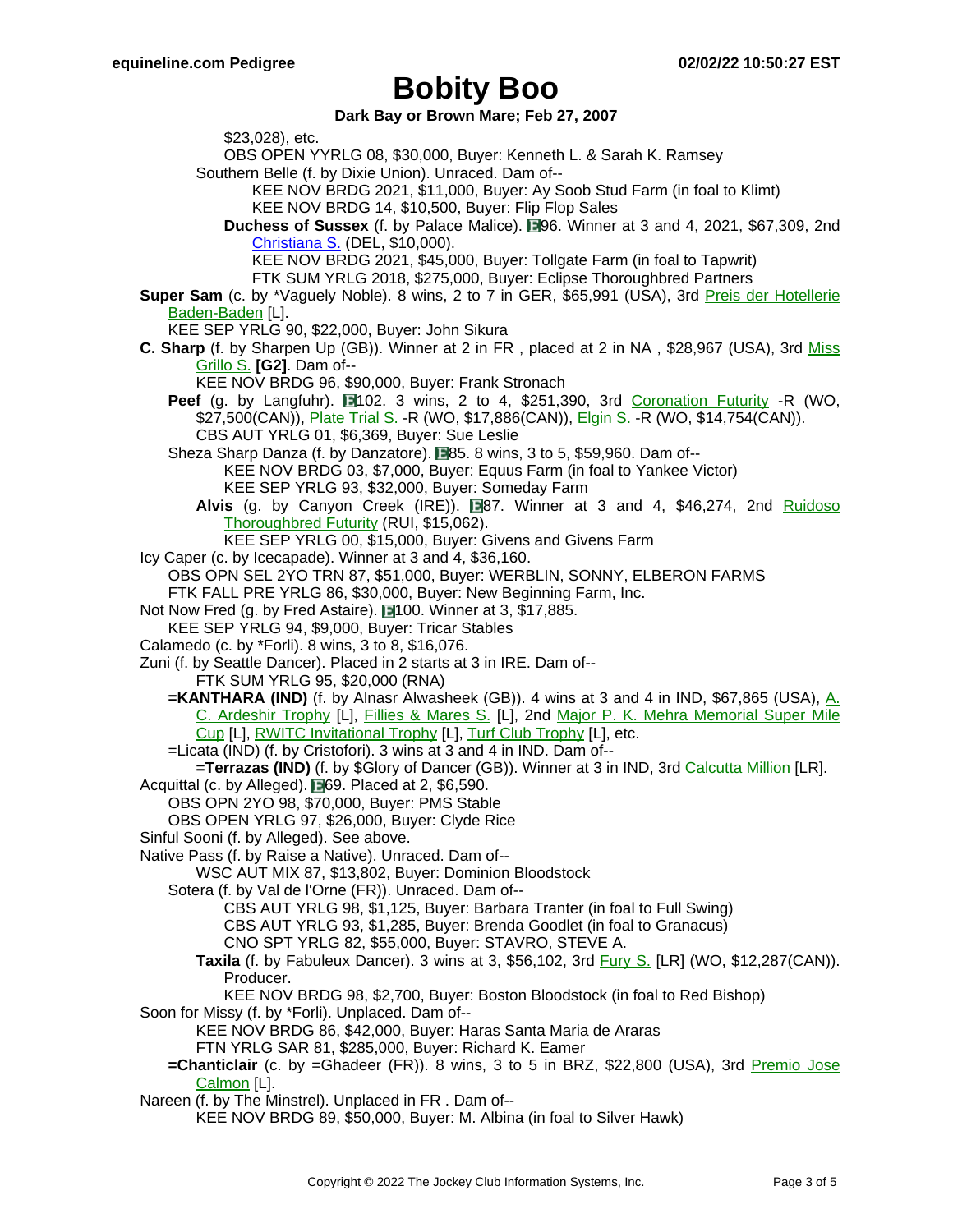#### **Dark Bay or Brown Mare; Feb 27, 2007**

FTN YRLG SAR 82, \$175,000, Buyer: Buckram Oak Farm

Silver Decade (f. by Silver Hawk). **180.** Winner at 4, \$12,705. Dam of--

- **Kipper Chemo** (g. by Kipper Kelly). **19**0. 4 wins, 3 to 6, \$93,141, 3rd Pasco S. [\(TAM,](https://www.equineline.com/dotVideoChart.cfm?track=TAM&country=USA&race_date=2003-01-18&refno=5307147®istry=T&race_name=Pasco+S.&race_number=10&day_evening=D&product_reference_number=40PA) \$8,500).
	- OBS OPN 2YO HRA 02, \$15,000, Buyer: Dr. Donald E. Fishman

OBS WNT MIX 01, \$2,500 (RNA)

### **4th dam**

- Missy Baba, by \*My Babu. Winner at 3. Half-sister to **FRANCIS U.** (\$175,023, Donn H., etc., Among the leading sires in Argentina), **GENERAL STAFF** (\$157,800, Quaker City H., etc., sire), **COLONEL O'F** (\$100,450, Hyde Park S., etc., sire), **PARNASSUS** (\$92,125, Bougainvillea Turf H., etc., sire), **NOBLE IMPULSE** (\$85,190, Albany H., etc., sire). Dam of 12 winners, including--
	- **SAUCE BOAT** (c. by Key to the Mint). 3 wins in 5 starts at 2, \$144,465, Arlingto[n-Washington](https://www.equineline.com/dotVideoChart.cfm?track=AP+&country=USA&race_date=1977-09-24&refno=630690®istry=T&race_name=Arlington-Washington+Futurity&race_number=8&day_evening=D&product_reference_number=40PA) [Futurity](https://www.equineline.com/dotVideoChart.cfm?track=AP+&country=USA&race_date=1977-09-24&refno=630690®istry=T&race_name=Arlington-Washington+Futurity&race_number=8&day_evening=D&product_reference_number=40PA)**-G1**. Sire.
	- **RAJA BABA** (c. by Bold Ruler). 7 wins, 2 to 4, \$123,287, F[rancis](https://www.equineline.com/dotVideoChart.cfm?track=BOW&country=USA&race_date=1971-04-10&refno=403667®istry=T&race_name=Francis+Scott+Key+S.&race_number=8&day_evening=D&product_reference_number=40PA) Scott Key S., D[elaware](https://www.equineline.com/dotVideoChart.cfm?track=GS+&country=USA&race_date=1971-04-17&refno=403667®istry=T&race_name=Delaware+Valley+H.&race_number=8&day_evening=D&product_reference_number=40PA) Valley H., [Alligator](https://www.equineline.com/dotVideoChart.cfm?track=TRP&country=USA&race_date=1970-11-21&refno=403667®istry=T&race_name=Alligator+H.&race_number=7&day_evening=D&product_reference_number=40PA) H., 2nd [Phoenix](https://www.equineline.com/dotVideoChart.cfm?track=KEE&country=USA&race_date=1972-04-08&refno=403667®istry=T&race_name=Phoenix+H.&race_number=7&day_evening=D&product_reference_number=40PA) H., Japan Racing [Association](https://www.equineline.com/dotVideoChart.cfm?track=LRL&country=USA&race_date=1972-11-04&refno=403667®istry=T&race_name=Japan+Racing+Association+H.&race_number=8&day_evening=D&product_reference_number=40PA) H., Ga[rrison](https://www.equineline.com/dotVideoChart.cfm?track=LIB&country=USA&race_date=1972-11-23&refno=403667®istry=T&race_name=Garrison+H.&race_number=8&day_evening=D&product_reference_number=40PA) H., 3rd Breeders' [Futurity,](https://www.equineline.com/dotVideoChart.cfm?track=KEE&country=USA&race_date=1970-10-24&refno=403667®istry=T&race_name=Breeders) [Firecracker](https://www.equineline.com/dotVideoChart.cfm?track=LIB&country=USA&race_date=1972-07-04&refno=403667®istry=T&race_name=Firecracker+H.&race_number=8&day_evening=D&product_reference_number=40PA) H., etc. Leading sire in U.S..
	- **MASTER BOLD** (c. by Bold Ruler). 9 wins, 2 to 4, \$106,721, Dade [Metropolitan](https://www.equineline.com/dotVideoChart.cfm?track=TRP&country=USA&race_date=1968-01-13&refno=302026®istry=T&race_name=Dade+Metropolitan+H.&race_number=9&day_evening=D&product_reference_number=40PA) H., 2nd Ch[erry](https://www.equineline.com/dotVideoChart.cfm?track=GS+&country=USA&race_date=1969-04-26&refno=302026®istry=T&race_name=Cherry+Hill+H.&race_number=8&day_evening=D&product_reference_number=40PA) Hill H., [Sheridan](https://www.equineline.com/dotVideoChart.cfm?track=AP+&country=USA&race_date=1968-05-25&refno=302026®istry=T&race_name=Sheridan+S.&race_number=8&day_evening=D&product_reference_number=40PA) S., F[ountain](https://www.equineline.com/dotVideoChart.cfm?track=GP+&country=USA&race_date=1968-03-20&refno=302026®istry=T&race_name=Fountain+of+Youth+S.&race_number=9&day_evening=D&product_reference_number=40PA) of Youth S., City of Miami [Beach](https://www.equineline.com/dotVideoChart.cfm?track=TRP&country=USA&race_date=1967-12-30&refno=302026®istry=T&race_name=City+of+Miami+Beach+H.&race_number=9&day_evening=D&product_reference_number=40PA) H., 3rd Assault H., [Eve](https://www.equineline.com/dotVideoChart.cfm?track=AP+&country=USA&race_date=1968-07-20&refno=302026®istry=T&race_name=Assault+H.&race_number=8&day_evening=D&product_reference_number=40PA)rg[lades](https://www.equineline.com/dotVideoChart.cfm?track=HIA&country=USA&race_date=1968-02-21&refno=302026®istry=T&race_name=Everglades+S.&race_number=8&day_evening=D&product_reference_number=40PA) S., [Midwest](https://www.equineline.com/dotVideoChart.cfm?track=HAW&country=USA&race_date=1969-09-20&refno=302026®istry=T&race_name=Midwest+H.&race_number=8&day_evening=D&product_reference_number=40PA) H., etc. Sire.
	- GAY MISSILE (f. by Sir Gaylord). 10 wins, 2 to 4, \$94,006, Ashland [S., 2n](https://www.equineline.com/dotVideoChart.cfm?track=KEE&country=USA&race_date=1970-04-11&refno=182219®istry=T&race_name=Ashland+S.&race_number=6&day_evening=D&product_reference_number=40PA)d La Troienne [S., 3rd](https://www.equineline.com/dotVideoChart.cfm?track=CD+&country=USA&race_date=1970-04-25&refno=182219®istry=T&race_name=La+Troienne+S.&race_number=8&day_evening=D&product_reference_number=40PA) [Vagrancy](https://www.equineline.com/dotVideoChart.cfm?track=BEL&country=USA&race_date=1971-06-09&refno=182219®istry=T&race_name=Vagrancy+H.&race_number=7&day_evening=D&product_reference_number=40PA) H., Louis S. Meen [Memorial](https://www.equineline.com/dotVideoChart.cfm?track=SPT&country=USA&race_date=1971-10-23&refno=182219®istry=T&race_name=Louis+S.+Meen+Memorial+H.&race_number=8&day_evening=D&product_reference_number=40PA) H., Yo [Tambien](https://www.equineline.com/dotVideoChart.cfm?track=HAW&country=USA&race_date=1971-09-01&refno=182219®istry=T&race_name=Yo+Tambien+H.&race_number=8&day_evening=D&product_reference_number=40PA) H.
		- **GAY MECENE** (c. by \*Vaguely Noble). 5 wins, 2 to 4 in FR , placed at 4 in ENG, \$361,389 (USA), Champion older horse in France, Grand Prix de [Saint-Cloud](https://www.equineline.com/dotVideoChart.cfm?track=STC&country=FR+&race_date=1979-07-01&refno=644390®istry=T&race_name=Grand+Prix+de+Saint-Cloud&race_number=571&day_evening=D&product_reference_number=40PA)**-G1**, Prix Eug[ene](https://www.equineline.com/dotVideoChart.cfm?track=STC&country=FR+&race_date=1978-07-16&refno=644390®istry=T&race_name=Prix+Eugene+Adam&race_number=2027&day_evening=D&product_reference_number=40PA) Adam**-G2**, Prix de [Guiche](https://www.equineline.com/dotVideoChart.cfm?track=LCH&country=FR+&race_date=1978-04-16&refno=644390®istry=T&race_name=Prix+de+Guiche&race_number=642&day_evening=D&product_reference_number=40PA)**-G3**, Prix [Niel](https://www.equineline.com/dotVideoChart.cfm?track=LCH&country=FR+&race_date=1978-09-10&refno=644390®istry=T&race_name=Prix+Niel&race_number=3016&day_evening=D&product_reference_number=40PA)**-G3**, 2nd King George VI and Queen [Elizabeth](https://www.equineline.com/dotVideoChart.cfm?track=+++&country=ENG&race_date=1979-07-28&refno=644390®istry=T&race_name=King+George+VI+and+Queen+Elizabeth+Diamond+S.&race_number=90001&day_evening=D&product_reference_number=40PA) [Diamond](https://www.equineline.com/dotVideoChart.cfm?track=+++&country=ENG&race_date=1979-07-28&refno=644390®istry=T&race_name=King+George+VI+and+Queen+Elizabeth+Diamond+S.&race_number=90001&day_evening=D&product_reference_number=40PA) S.**-G1**, etc. Among the leading sires in France.
		- **GALLAPIAT** (c. by Buckpasser). 5 wins, 3 to 5 in FR and NA , placed in 1 start at 2 in ENG, \$130,688 (USA), [Oakland](https://www.equineline.com/dotVideoChart.cfm?track=GG+&country=USA&race_date=1978-06-10&refno=179582®istry=T&race_name=Oakland+H.&race_number=8&day_evening=D&product_reference_number=40PA) H., 2nd M[anhattan](https://www.equineline.com/dotVideoChart.cfm?track=BEL&country=USA&race_date=1977-09-28&refno=179582®istry=T&race_name=Manhattan+H.&race_number=8&day_evening=D&product_reference_number=40PA) H.**-G2**, San [Jacinto](https://www.equineline.com/dotVideoChart.cfm?track=SA+&country=USA&race_date=1978-04-08&refno=179582®istry=T&race_name=San+Jacinto+H.&race_number=5&day_evening=D&product_reference_number=40PA) H., 3rd Observer [Gold](https://www.equineline.com/dotVideoChart.cfm?track=+++&country=ENG&race_date=1975-01-01&refno=179582®istry=T&race_name=Observer+Gold+Cup&race_number=90182&day_evening=D&product_reference_number=40PA) Cup**-G1**, San [Marino](https://www.equineline.com/dotVideoChart.cfm?track=SA+&country=USA&race_date=1978-03-22&refno=179582®istry=T&race_name=San+Marino+H.&race_number=5&day_evening=D&product_reference_number=40PA) H.-R. Sire.
		- **LASSIE DEAR** (f. by Buckpasser). 5 wins at 2 and 3, \$80,549, Vill[ager](https://www.equineline.com/dotVideoChart.cfm?track=KEY&country=USA&race_date=1976-09-11&refno=601380®istry=T&race_name=Villager+S.&race_number=8&day_evening=D&product_reference_number=40PA) S.**-G3**, Marica [H., 2nd](https://www.equineline.com/dotVideoChart.cfm?track=HAW&country=USA&race_date=1977-05-21&refno=601380®istry=T&race_name=Marica+H.&race_number=8&day_evening=D&product_reference_number=40PA) [Schuylkill](https://www.equineline.com/dotVideoChart.cfm?track=KEY&country=USA&race_date=1976-08-21&refno=601380®istry=T&race_name=Schuylkill+S.&race_number=8&day_evening=D&product_reference_number=40PA) S., 3rd [Mata](https://www.equineline.com/dotVideoChart.cfm?track=HAW&country=USA&race_date=1977-10-10&refno=601380®istry=T&race_name=Mata+Hari+H.&race_number=8&day_evening=D&product_reference_number=40PA) Hari H.
		- **GALLANTA (FR)** (f. by Nureyev). 3 wins at 2 and 3 in FR , placed in 1 start at 3 in NA , \$66,966 (USA), Prix de [Cabourg](https://www.equineline.com/dotVideoChart.cfm?track=DEA&country=FR+&race_date=1984-08-04&refno=961537®istry=T&race_name=Prix+de+Cabourg&race_number=734&day_evening=D&product_reference_number=40PA) [L], 2nd Prix [Morny](https://www.equineline.com/dotVideoChart.cfm?track=DEA&country=FR+&race_date=1984-08-15&refno=961537®istry=T&race_name=Prix+Morny&race_number=771&day_evening=D&product_reference_number=40PA)**-G1**, 3rd Royal [Heroine](https://www.equineline.com/dotVideoChart.cfm?track=AQU&country=USA&race_date=1985-11-01&refno=961537®istry=T&race_name=Royal+Heroine+S.&race_number=6&day_evening=D&product_reference_number=40PA) S. [L], Prix [Imprudence](https://www.equineline.com/dotVideoChart.cfm?track=ML+&country=FR+&race_date=1985-04-09&refno=961537®istry=T&race_name=Prix+Imprudence&race_number=136&day_evening=D&product_reference_number=40PA) [L], [Prix](https://www.equineline.com/dotVideoChart.cfm?track=LCH&country=FR+&race_date=1985-10-13&refno=961537®istry=T&race_name=Prix+du+Pin&race_number=1013&day_evening=D&product_reference_number=40PA) du Pin [L], etc.
		- KEE NOV BRDG 00, \$1,400,000, Buyer: Bradley and Bowden, agents (in foal to A.P. Indy)
		- **Harlem Shuffle** (c. by =Persepolis (FR)). Winner at 2 in FR , placed at 4 in NA , \$50,471 (USA), 2nd Prix de [Noailles](https://www.equineline.com/dotVideoChart.cfm?track=LCH&country=FR+&race_date=1987-04-20&refno=970738®istry=T&race_name=Prix+de+Noailles&race_number=172&day_evening=D&product_reference_number=40PA) **[G2]**, Prix [Eclipse](https://www.equineline.com/dotVideoChart.cfm?track=STC&country=FR+&race_date=1986-10-02&refno=970738®istry=T&race_name=Prix+Eclipse&race_number=978&day_evening=D&product_reference_number=40PA) **[G3]**, 3rd Prix [Thomas](https://www.equineline.com/dotVideoChart.cfm?track=STC&country=FR+&race_date=1986-10-17&refno=970738®istry=T&race_name=Prix+Thomas+Bryon&race_number=1046&day_evening=D&product_reference_number=40PA) Bryon **[G3]**.
		- **Brave Shot (GB)** (c. by Bold Bidder). Winner at 2 and 3 in FR and NA , placed at 2 in ITY, \$47,016 (USA), 2nd *Gran [Criterium](https://www.equineline.com/dotVideoChart.cfm?track=MIL&country=ITY&race_date=1978-10-08&refno=714804®istry=T&race_name=Gran+Criterium&race_number=90001&day_evening=D&product_reference_number=40PA)-G1*, *Prix [Djebel](https://www.equineline.com/dotVideoChart.cfm?track=ML+&country=FR+&race_date=1979-04-11&refno=714804®istry=T&race_name=Prix+Djebel&race_number=173&day_evening=D&product_reference_number=40PA)*. Sire.
	- **CHOKRI** (f. by \*Herbager). 4 wins at 2 and 4, \$32,165, [Durazna](https://www.equineline.com/dotVideoChart.cfm?track=HAW&country=USA&race_date=1968-09-13&refno=88817®istry=T&race_name=Durazna+S.&race_number=8&day_evening=D&product_reference_number=40PA) S.
	- **DROMBA** (c. by Droll Role). 4 wins, 4 to 6 in NA and ARG, \$28,929 (USA), Premio [Omnium](https://www.equineline.com/dotVideoChart.cfm?track=HAR&country=ARG&race_date=1981-05-29&refno=601360®istry=T&race_name=Premio+Omnium&race_number=90001&day_evening=D&product_reference_number=40PA). Sire.
	- **Babas Fables** (c. by \*Le Fabuleux). 7 wins, 3 to 5, \$134,314, 3rd Leonard [Richards](https://www.equineline.com/dotVideoChart.cfm?track=DEL&country=USA&race_date=1976-08-29&refno=23994®istry=T&race_name=Leonard+Richards+S.&race_number=8&day_evening=D&product_reference_number=40PA) S.**-G3**, B[righton](https://www.equineline.com/dotVideoChart.cfm?track=BEL&country=USA&race_date=1977-09-07&refno=23994®istry=T&race_name=Brighton+Beach+H.&race_number=8&day_evening=D&product_reference_number=40PA) [Beach](https://www.equineline.com/dotVideoChart.cfm?track=BEL&country=USA&race_date=1977-09-07&refno=23994®istry=T&race_name=Brighton+Beach+H.&race_number=8&day_evening=D&product_reference_number=40PA) H.**-G3**. Sire.
	- **Sooni** (f. by Buckpasser). Black type placed winner, see above.
	- Toll Booth (f. by Buckpasser). 3 wins at 2 and 3, \$32,330. Broodmare of the year in 1991.
		- KEE NOV BRDG 87, \$475,000, Buyer: Cromwell Bloodstock Agency
		- **PLUGGED NICKLE** (c. by Key to the Mint). 11 wins in 21 starts at 2 and 3, \$647,206, Champion sprinter in U.S., Laurel [Futurity](https://www.equineline.com/dotVideoChart.cfm?track=PIM&country=USA&race_date=1979-10-27&refno=700216®istry=T&race_name=Laurel+Futurity&race_number=9&day_evening=D&product_reference_number=40PA)**-G1**, Florida [Derby](https://www.equineline.com/dotVideoChart.cfm?track=GP+&country=USA&race_date=1980-03-29&refno=700216®istry=T&race_name=Florida+Derby&race_number=9&day_evening=D&product_reference_number=40PA)**-G1**, Wood [Memorial](https://www.equineline.com/dotVideoChart.cfm?track=AQU&country=USA&race_date=1980-04-19&refno=700216®istry=T&race_name=Wood+Memorial+S.&race_number=8&day_evening=D&product_reference_number=40PA) S.**-G1**, Vosburgh S.**-G1**, [Remsen](https://www.equineline.com/dotVideoChart.cfm?track=AQU&country=USA&race_date=1979-11-11&refno=700216®istry=T&race_name=Remsen+S.&race_number=8&day_evening=D&product_reference_number=40PA) S.**-G2**, etc. Leading broodmare sire in Czechoslovakia/Czech Republic.
		- **CHRISTIECAT** (f. by Majestic Light). 119. 11 wins, 3 to 5, \$799,745, Flower [Bowl](https://www.equineline.com/dotVideoChart.cfm?track=BEL&country=USA&race_date=1992-09-12&refno=1154651®istry=T&race_name=Flower+Bowl+H.&race_number=8&day_evening=D&product_reference_number=40PA) H. **[G1]**, [Diana](https://www.equineline.com/dotVideoChart.cfm?track=SAR&country=USA&race_date=1991-08-12&refno=1154651®istry=T&race_name=Diana+H.&race_number=8&day_evening=D&product_reference_number=40PA) H. **[G2]**, [Beaugay](https://www.equineline.com/dotVideoChart.cfm?track=BEL&country=USA&race_date=1992-05-10&refno=1154651®istry=T&race_name=Beaugay+H.&race_number=8&day_evening=D&product_reference_number=40PA) H. **[G3]**, Noble [Damsel](https://www.equineline.com/dotVideoChart.cfm?track=BEL&country=USA&race_date=1990-08-31&refno=1154651®istry=T&race_name=Noble+Damsel+S.&race_number=8&day_evening=D&product_reference_number=40PA) S. **[G3]**, [Vineland](https://www.equineline.com/dotVideoChart.cfm?track=GS+&country=USA&race_date=1991-05-25&refno=1154651®istry=T&race_name=Vineland+H.&race_number=9&day_evening=D&product_reference_number=40PA) H. **[G3]**, etc.
			- KEE NOV BRDG 01, \$120,000, Buyer: JS Company (in foal to Honour and Glory)
		- **TOLL FEE** (f. by Topsider). 7 wins, 2 to 4, \$333,917, Weber City [Miss](https://www.equineline.com/dotVideoChart.cfm?track=AQU&country=USA&race_date=1989-11-11&refno=1043184®istry=T&race_name=Weber+City+Miss+S.&race_number=7&day_evening=D&product_reference_number=40PA) S. [LR] (AQU, \$31,980), 2nd Rare [Perfume](https://www.equineline.com/dotVideoChart.cfm?track=BEL&country=USA&race_date=1988-10-08&refno=1043184®istry=T&race_name=Rare+Perfume+S.&race_number=6&day_evening=D&product_reference_number=40PA) S. **[G2]**, Int[erborough](https://www.equineline.com/dotVideoChart.cfm?track=AQU&country=USA&race_date=1990-01-01&refno=1043184®istry=T&race_name=Interborough+Breeders) Breeders' Cup H. **[G3]**, Vagrancy H. **[\[G3\]](https://www.equineline.com/dotVideoChart.cfm?track=BEL&country=USA&race_date=1989-06-25&refno=1043184®istry=T&race_name=Vagrancy+H.&race_number=8&day_evening=D&product_reference_number=40PA)**, 3rd [Honey](https://www.equineline.com/dotVideoChart.cfm?track=MED&country=USA&race_date=1988-11-26&refno=1043184®istry=T&race_name=Honey+Bee+H.&race_number=9&day_evening=D&product_reference_number=40PA) Bee H. **[G3]**, etc.
			- FTK FALL MIX NOV 01, \$90,000, Buyer: Vinery (in foal to Smart Strike)
		- **TOLL KEY** (c. by Nodouble). 9 wins, 3 to 7, \$290,218, D[ania](https://www.equineline.com/dotVideoChart.cfm?track=GP+&country=USA&race_date=1990-04-21&refno=934469®istry=T&race_name=Dania+H.&race_number=10&day_evening=D&product_reference_number=40PA) H. (GP, \$24,000), 2nd Ma[nila](https://www.equineline.com/dotVideoChart.cfm?track=MED&country=USA&race_date=1988-10-21&refno=934469®istry=T&race_name=Manila+S.&race_number=9&day_evening=D&product_reference_number=40PA) S. (MED, \$8,000). Sire.